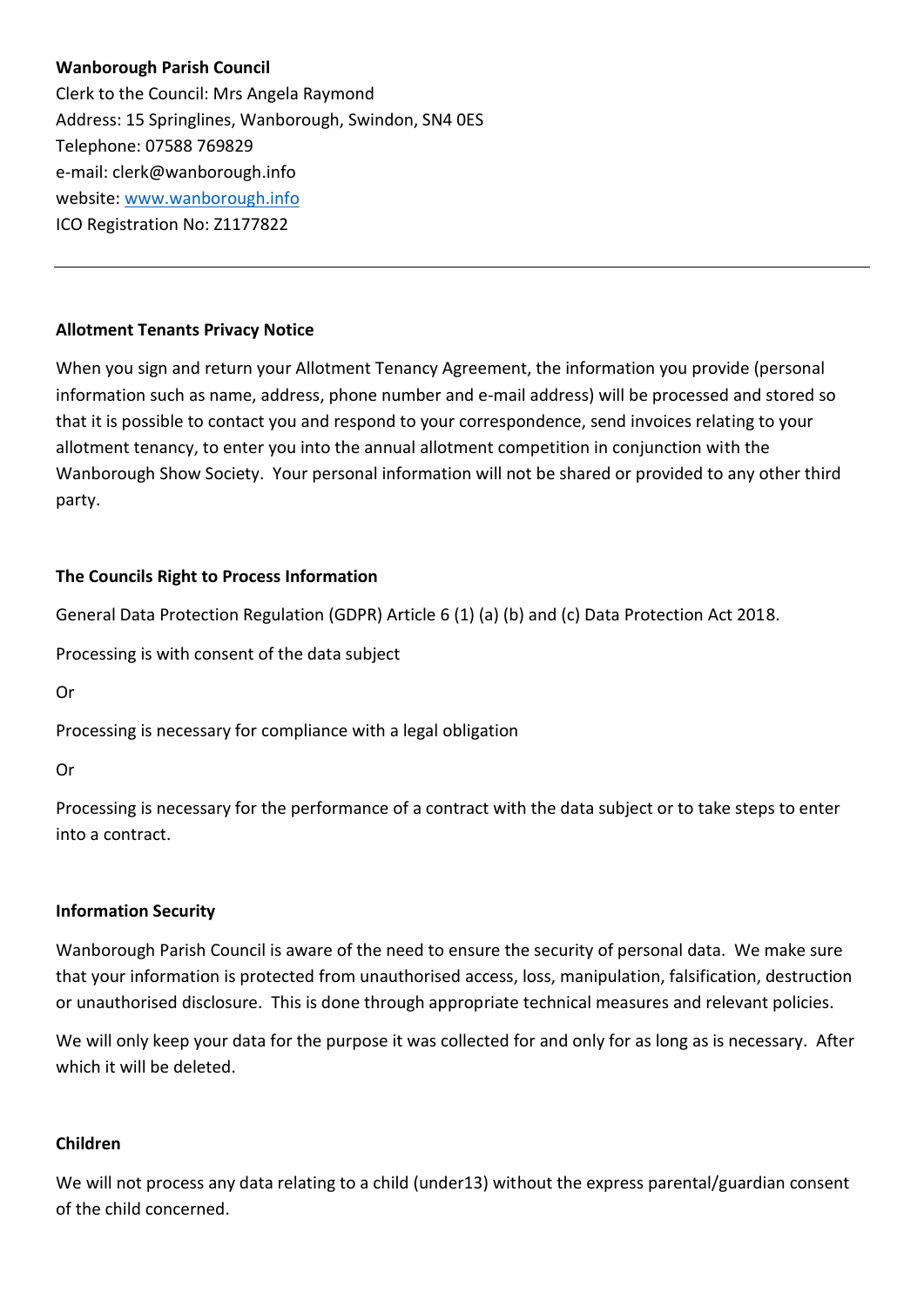# **Your Rights**

### **Access to Information**

You have the right to request access to the information we have on you. You can do this by contacting our Data Controller, The Parish Clerk, contact details as shown above.

### **Information Correction**

If you believe that the information we have about you is incorrect, you may contact us so that we can update it and keep your data accurate. Please contact The Parish Clerk, contact details as shown above.

### **Information Deletion**

All personal information held about you by Wanborough Parish Council will be deleted on termination of your allotment tenancy. Notice to quit your allotment should be sent to The Parish Clerk, contact details as shown above.

### **Right to Object**

If you believe that your data is not being processed for the purpose it has been collected for, you may object. Please contact The Parish Clerk, contact details as shown above.

### **Rights Related to Automated Decision Making and Profiling**

Wanborough Parish Council does not use automated decision making or profiling pf personal data.

#### **To Sum up**

In accordance with the law, we only collect a limited amount of information about you that is necessary for correspondence, our information and service provision. We do not use profiling, we do not sell or pass your data to third parties. We do not use your data for purposes other than those specified. We make sure your data is stored securely. We delete all information deemed to be no longer necessary. We constantly review our Privacy Policies to keep it up to date in protecting your data.

#### **Complaints**

If you have a complaint regarding the way your personal data has been processed you may make a complaint to Wanborough Parish Council's Data Controller, The Clerk to the Council (contact details shown above) and the Information Commissioners Office [casework@ico.org.uk](mailto:casework@ico.org.uk) tel: 0303 123 1113.